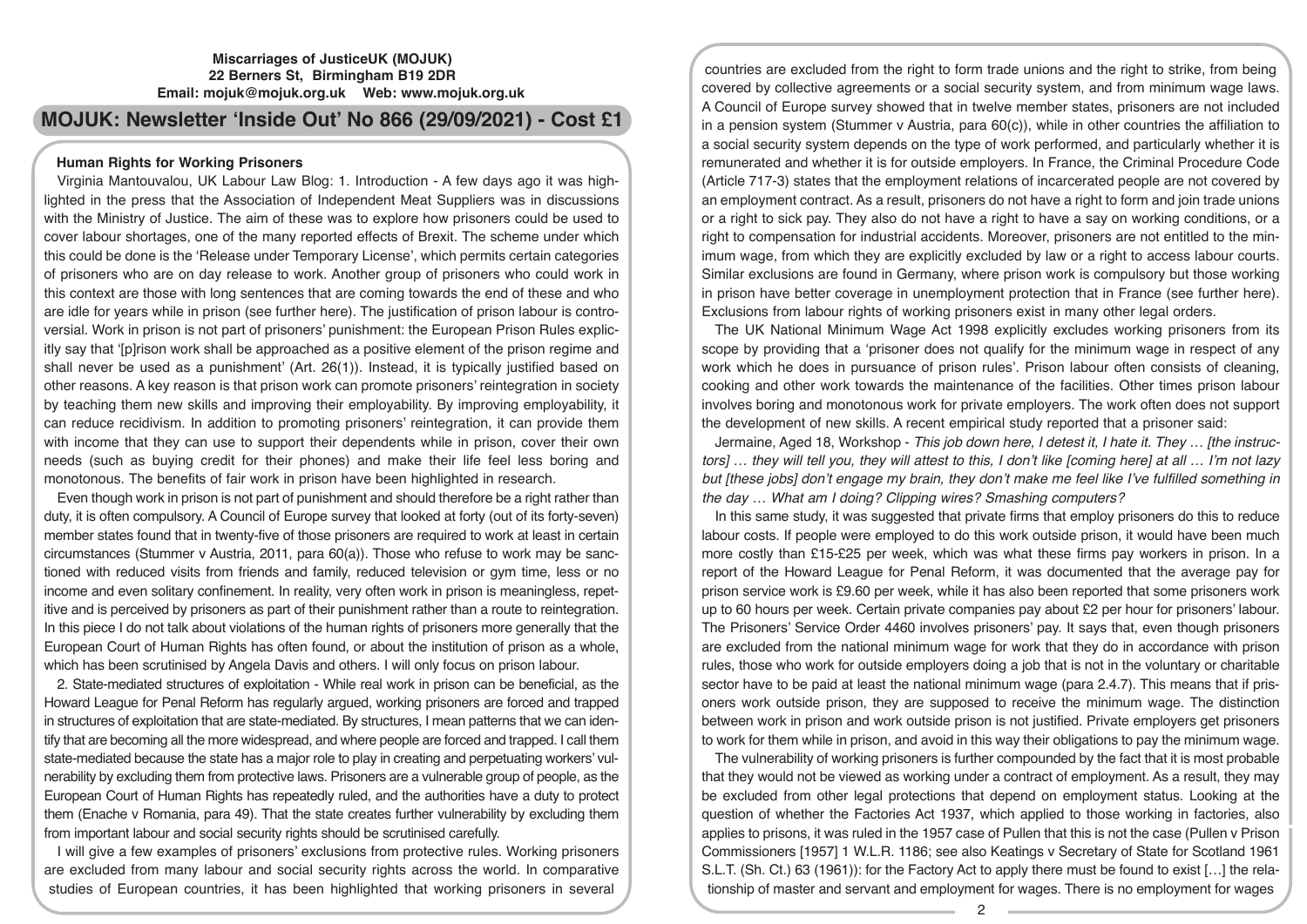in the case of prisoners. Prisons are put under the control of the Secretary of State, who exercises his control through the Prison Commissioners, and through visiting magistrates who visit the prisons to see that the provisions of the Prison Act 1952, are being carried out.

Prison work is 'penal in the sense that the prisoners are obliged to work as a consequence of their sentence'. The Health and Safety at Work Act 1974 provides that the employer has duties also towards those who are not employees (section 3), which suggests that the act covers those who are not employed under a contract. However, section 52 requires a contract. Moreover, many of the detailed regulations, such as the Manual Handling Regulations, are restricted to employees with contracts. This suggests that the question whether there is a contract can be crucial. Many other labour rights are dependent on employment status. The employment status of working prisoners was discussed in the UK Supreme Court decision Cox v Ministry of Justice (2016), where a working prisoner in the prison kitchen accidentally injured the catering manager. The question was whether the prison service was vicariously liable for the act of the working prisoner. In the Court's judgment it was pointed that the relationship of the working prisoner and the prison authorities differs from an employment relationship: prisoners do not work on the basis of contract, but because they have been sentenced to imprisonment, and are only paid nominally. However, these features 'rendered the relationship if anything closer than one of employment: it was founded not on mutuality but on compulsion' (para 14; see also para 35). The Supreme Court concluded that the prison service was vicariously liable because those working in prison kitchens are integrated into the operation of the prison as their activities are essential for the running of the prison, they work in circumstances where they may commit negligent acts, and they work under the direction of staff of prisons (para 32).

The principle established in Cox, being that the relationship between the prison authorities and working prisoners is even closer than an employment relation because they are compelled to work, should make us question whether it is legitimate to exclude them from basic labour protections. The element of compulsion that the Supreme Court recognised makes working prisoners more vulnerable to exploitation than other workers. The full range of labour rights has to apply to them, and close inspection of working conditions is essential. Those in prison are deprived of their physical freedom, but there is no justification for them to be deprived of labour rights when they work. At the same time, there should be scope for recognising an employment relation for prisoners who are employed voluntarily and not under the threat of sanctions by the prison authorities. In the case of those employed voluntarily, the standard test on employment status should apply, recently analysed by the Supreme Court in Uber v Aslam (discussed here by Atkinson and Dhorajiwala).

Other examples of working prisoners' exclusions from protective laws come from the United States. There are over two million prisoners, the highest prison population globally, a phenomenon that Zatz and others describe as a 'carceral state' (see, for instance, his contribution in this volume), while the rate of incarceration for black Americans is much higher than white Americans and Hispanics. Working prisoners are not explicitly excluded from basic labour rights protections, which are found in the Fair Labour Standards Act. However, as in several other countries, courts do not usually view them as employees, so this has the same exclusionary effect. In Vanskike v Peters, a court had to examine whether working prisoners who were janitors, kitchen workers and garment workers, were entitled to the minimum wage. It decided that working prisoners were not entitled to the minimum wage because they were not employed by the government: 'prisoners are essentially taken out of the national economy upon incarceration'. Their work, in turn, is part of their sentence of imprisonment. As a result, it has been documented that prisoners are paid minimal or no wages at all for prison maintenance work, which is the vast majority of prison work in the US.

Another instance of an exclusion of working prisoners from labour rights is found in Jones v North Carolina Prisoners' Labor Union, which limited rights to free speech and assembly of prisoners and circumscribed in this way their right to organise unions. A prisoners' labour union brought a case to court because the prison authorities banned prisoners from soliciting others to become union members, holding union meetings and sending bulk mail of the union. The Supreme Court ruled that this does not violate free speech and associational rights under the First Amendment and that it was a reasonable measure adopted by prison authorities that should be left to their discretion, as adequate alternatives existed for prisoners, while a prison labour union was fraught with threats to order and security. The majority found that curtailment of constitutional rights, such as the right to association, is justified in prison. The Court's decision created in this way a legal structure that makes incarcerated workers vulnerable to exploitation by excluding them from rights to unionise that other workers enjoy.

In Jones Mr Justice Marshall (joined by Mr Justice Brennan) dissented: "There was a time, not so very long ago, when prisoners were regarded as 'slave[s] of the State,' having 'not only forfeited [their] liberty, but all [their] personal rights.' Ruffin v. Commonwealth, 62 Va. 790, 796 (1871). In recent years, however, the courts increasingly have rejected this view, and with it the corollary which holds that courts should keep their 'hands off' penal institutions. […] Today, however, the Court, in apparent fear of a prison reform organization that has the temerity to call itself a 'union,' takes a giant step backwards toward that discredited conception of prisoners' rights and the role of the courts. I decline to join in what I hope will prove to be a temporary retreat." Sadly, the ruling in Jones has not been overturned, but there have been some developments, which are discussed here. (On the activities and challenges faced by the Incarcerated Workers' Organising Committee in the US and the UK see here).

3. Are the exclusions justified? - Some may think that these exclusions of working prisoners from protective laws are justified because working prisoners should contribute to the cost of the running of the facilities. Yet upon closer inspection, we see that the work that prisoners do often consists in much more than maintenance of the facilities, that it can involve long working hours, that the quality of the work does not support their reintegration and that private firms make profit from this situation (see the blog post by Pandeli). The fact that the work of prisoners is linked to structures of exploitation must make us question this supposed justification. To the contrary, what we see is that the rules increase and perpetuate existing structural unfairness: people who may already be disadvantaged because of background conditions of poverty are excluded from the protection of labour law. They are in this way made vulnerable to exploitation by profit-making organisations that are involved in the running of the prisons or the running of prison workshops where prisoners are employed.

There is another crucial issue that must be highlighted. These structures of exploitation do not only affect workers employed while in prison. They are connected to precarious work after they leave the criminal justice system. It has been observed by Erin Hatton that those who have worked in prison 'come to expect – and sometimes embrace – low-wage precarious work outside prison'. In addition, they also face serious obstacles when attempting to find better work because of their criminal record (see this article by Dallas Augustine). What we see is that the structure of exploitation in prison extends to structures of exploitation after prison.

4. Human rights for working prisoners - The exclusions of working prisoners from labour rights may violate human rights law. One problem in that respect is that even in human rights law, in documents that were drafted several decades ago, we find exclusions of prison labour. We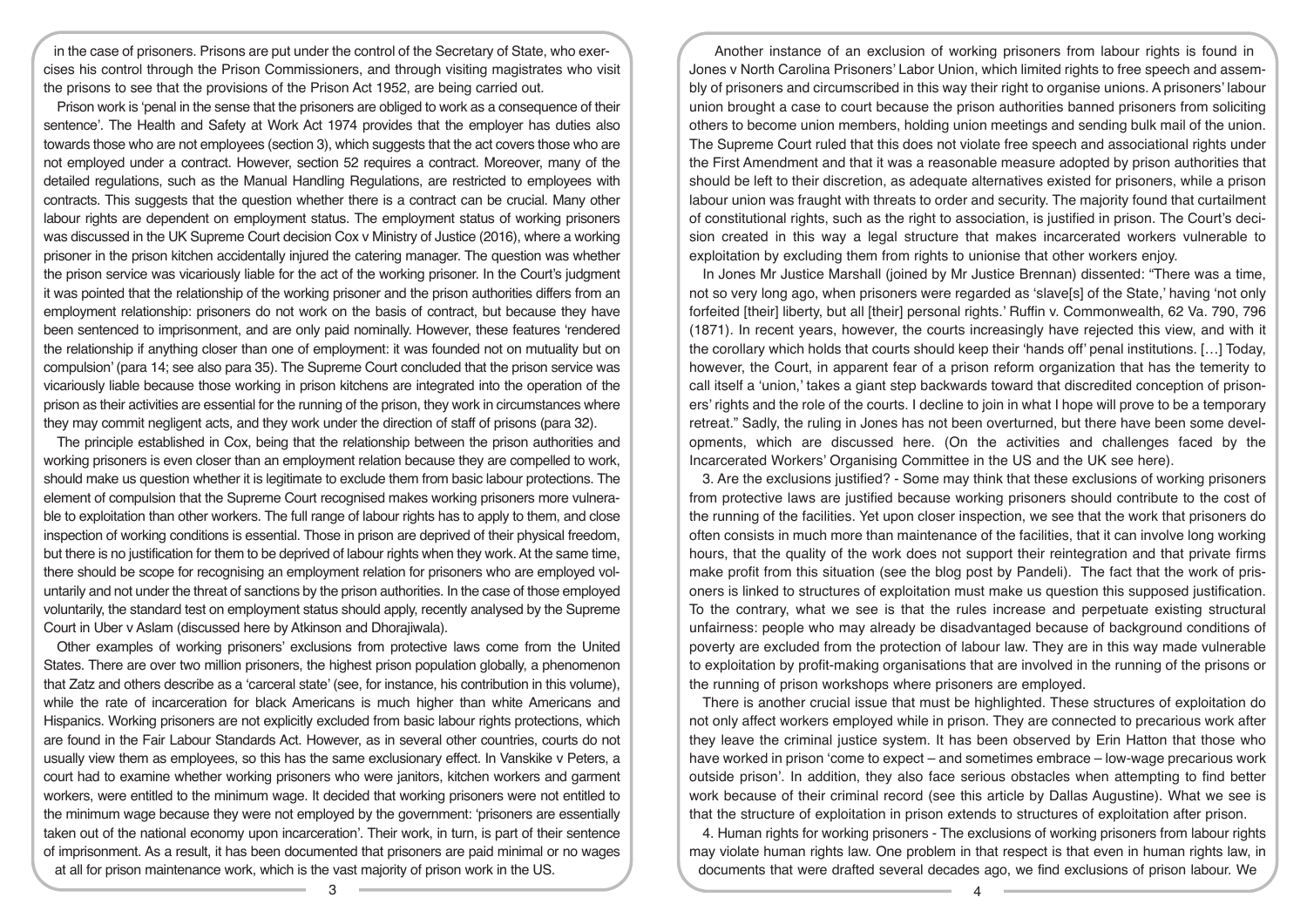can see this by looking at constitutional and other human rights provisions that treat working prisoners differently to other workers. Article 4 of the European Convention on Human Rights ("ECHR"), which prohibits slavery, servitude, forced and compulsory labour, states: 'For the purpose of this Article the term "forced or compulsory labour" shall not include […] any work required to be done in the ordinary course of detention imposed according to the provisions of Article 5 of this Convention or during release from such detention'. A similar exception is found in the Thirteenth Amendment of the US Constitution that states that '[n]either slavery nor involuntary servitude, except as punishment for crime whereof the party shall have been duly convicted, shall exist within the United States, or any place subject to their jurisdiction'.

The International Labour Organisation ("ILO") draws a distinction between private and public prisons in the Forced Labour Convention No 29 of 1930, and places specific requirements to the regulation of private use of prisoners' labour, probably because of the danger of exploitation of prison workers by private entities. It excludes prison work from the scope of the Convention when it is performed in state prisons, but includes privately-run prisons. These exclusions of working prisoners from labour rights may have seemed acceptable at the time that these legal documents were adopted, but they are not acceptable anymore. The ILO examined in 2007 whether prison labour for private employers complies with Convention No 29. In order for prison work for private employers to comply with the Forced Labour Convention, what is needed is the formal, written consent of the prisoner and working conditions similar to a free labour relationship (in relation to wage levels, social security and occupational safety and health). These would indicate that labour is voluntary (see paras 59-60 and 114 ff). The European Committee of Social Rights, the monitoring body of the European Social Charter, has also examined prison labour in the context of Article 1, paragraph 2 of the Charter, which protects the right to work in an occupation freely entered upon. It reached similar findings to the ILO, saying that prisoners employed by private employers have to be employed with their consent and in conditions as similar as possible to working conditions outside prison.

The Grand Chamber of the European Court of Human Rights examined prison labour in the Stummer case that I mentioned earlier, which involved affiliation of working prisoners with an old age pension system. The finding of the majority was disappointing, as it ruled that lack of affiliation with an old-age pension scheme does not render the Applicant's work forced labour contrary to Article 4 of the Convention or violate his right to property (Article 1 of Protocol 1) and the prohibition of discrimination (Article 14). The Court recognised that the 2006 European Prison Rules require that work is as normal as possible for those in prison. Still, the majority was reluctant to apply this principle to old age pension (rule 26.17).

However, there were powerful dissenting opinions in Stummer on the human rights of working prisoners. The dissenting judges said that the exclusion of working prisoners from old age pension violates Article 1 of Protocol 1 (right to property), as well as Article 4 (prohibition of forced and compulsory labour). In doing so they placed special attention to the fact that the ECHR is a living instrument that must be interpreted in light of present-day conditions, and not in light of the drafters' intentions. At the same time the rights of the ECHR must be practical and effective, as Judge Tulkens particularly highlighted in her dissent: [C]an it really still be maintained in 2011, in the light of current standards in the field of social security, that prison work without affiliation to the old-age pension system constitutes work that a person in detention may normally be required to do? I do not think so. This, in my view, is the fundamental point. Nowadays, work without adequate social cover can no longer be regarded as normal work. It follows that the exception provided for in Article 4 § 3 (a) of the Convention is not applicable in the present case. Even a

prisoner cannot be forced to do work that is abnormal. The dissenting opinions in Stummer should form the basis for the development of the law in the future.

5. Captive labour and a continuum of exploitation - I want to point to a continuum of exploitation here. A few months ago I wrote for this blog on unpaid work requirements that are imposed on certain offenders and managed by profit-making organisations in the UK, and some time before that on work in immigration detention. In all these instances, I argued that the exclusion of offenders and immigration detainees from labour rights such as the right to a minimum wage is not justified. If we take these examples together with those working in prison and excluded from labour rights, we see that the state creates and sustains a continuum of structures of exploitation. It systematically creates or increases the vulnerability of captive labour, through concrete legal rules that exclude these workers from legal protections. This is not acceptable.

Frances Crook, chief executive of the Howard League for Penal Reform, was right in her powerful piece in the Guardian. She explained that prisoners can work for private companies and that this can be valuable for them and for society at large. But for prison work to be fair, radical change is needed: prisoners have to earn real wages, have workers' rights, and pay tax and social insurance contributions. It is only through radical change of the legal framework on working prisoners' rights that their recruitment by private companies can be acceptable. Without that, the authorities will be playing a major role in state-mediated structures of exploitation for private profit and violate in this way the human rights of working prisoners.

**"Devastating" Impact of Covid-19 Restrictions on Women Prisoners' Mental Health**  Prison Reform Trust: Women in prison have revealed the devastating impact of Covid-19 restrictions on their mental health and wellbeing, in a briefing launched today by the Prison Reform Trust. Based on evidence from women in prison from May 2020 to May 2021, as well as supporting evidence from HM Inspectorate of Prisons and other sources, the briefing looks at women's experiences of prison during the first and second waves of the pandemic. It highlights the consequences for women of a restricted regime amounting to 'prolonged solitary confinement', where they were often locked up for 23 hours a day without access to work, training or rehabilitation, and were not able to receive visits from family and loved ones.

One woman said: "Never in the six years of my sentence so far has lockdown been this severe or long…Mental health is deteriorating for me and [those] around me. Most were coping but over the past 2 to 3 weeks there is a lot of unrest. The worst cases are getting put in seg and we hear the screaming which is awful."

Another woman said: "Mental health is a massive issue here in prisons and there is no duty of care for it, we are simply given a colouring pack. Depression, anxiety, discomfort, boredom and comfort eating, the ladies are piling the weight on. I feel I'm in the passenger seat of an out of control car are we are about to hit a brick wall." The importance of family contact, especially with children, emerges as a particularly important theme in the report. At the time the evidence was gathered for the briefing, social visits were suspended, and although measures to compensate for the lack of face-to-face visits were put in place, these were unable to fully make up for the loss.

A third woman said: "Personally I feel contact with family/friends is really hard. To start with, we were only allowed 10 mins phone time a day, which has now progressed to 20 mins a day, which isn't enough... I think everyone's main issue is family contact and maintaining family ties. This includes family members outside. They find it upsetting and are as frustrated as us."

A family member of a woman in prison reported: "Video calls are 30 mins but only once a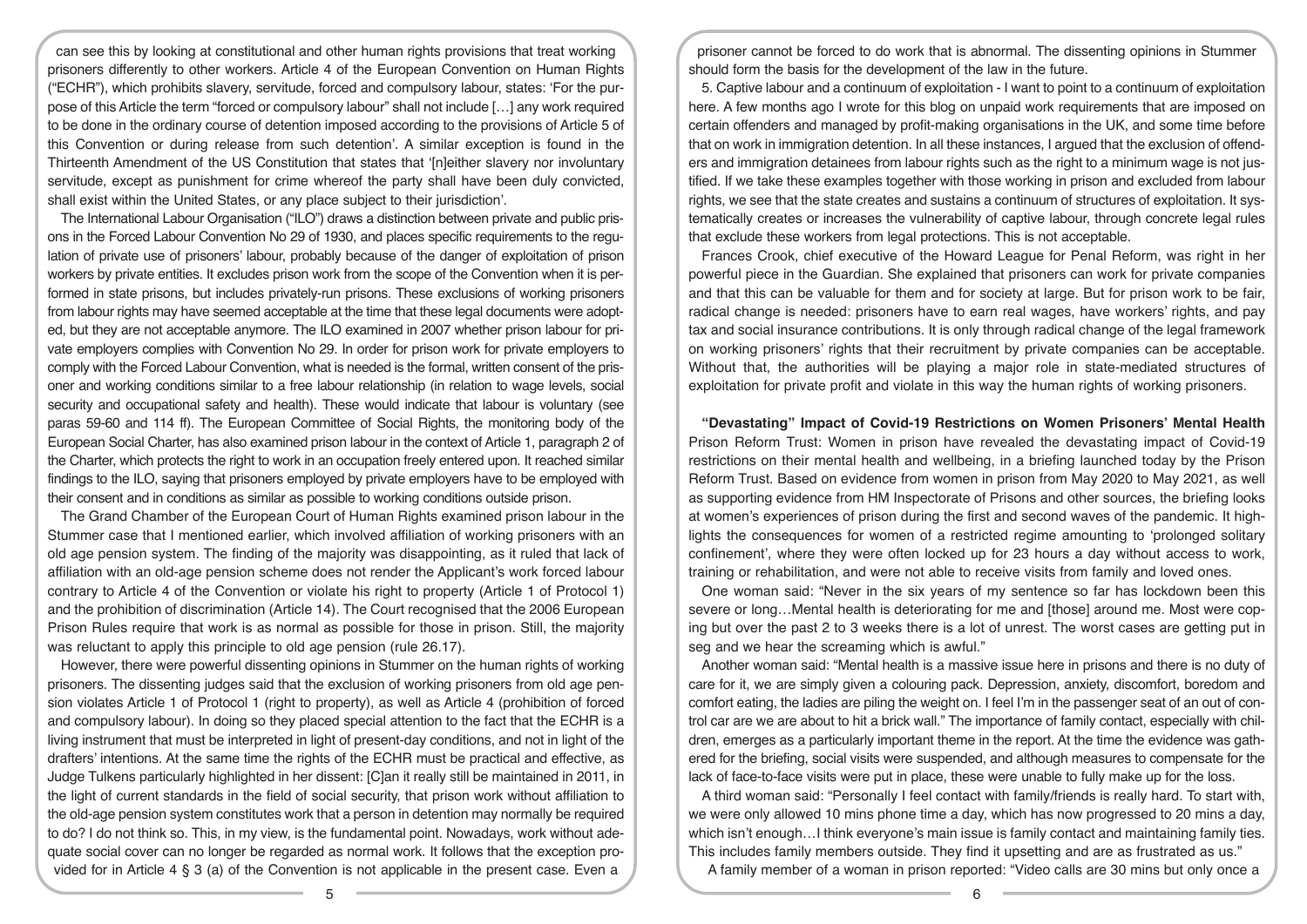month. Her visit entitlement is almost once a week so this is a far cry from that and there has been four months without any contact." Some women also felt that technology for video calls was designed to give priority to security rather than enhancing ties between mothers and their young children.

Fourth woman said: "I have spoken to a number of the ladies who have experienced purple visits and the overall feedback was 'brilliant'. [But…] the software is extremely sensitive and freezes quite a bit…The women and their family members find this frustrating." The briefing highlights areas of good practice, implemented by individual establishments, to make the situation more bearable. These include increased provision to call and write to family members, access to exercise and other activities, and kindness from staff. As prisons emerge from pandemic restrictions, the briefing suggests what prisons should do as they restore a normal regime. These include: Increase the number and duration of visits, providing open air visits and physical contact; but maintain phone credits and video calls. Provide support in the aftermath of visits that leave painful emotions. Enable staff and prisoners to discuss how they have been affected by the pandemic and the regime. Run wing meetings to gather the views of prisoners about what is most important to them and how to proceed. Create or maintain peer support workers and Covid-19 wellbeing reps and support them in their roles. Encourage officers to maintain empathy and caring in their work with prisoners. Explore how the recovery process needs to differ for women. Raise the level of mental health support in prison permanently.

Commenting, Peter Dawson, director of the Prison Reform Trust, said: "As prisons emerge from Covid-19 restrictions, recovery plans must be based on evidence about how women have been affected. Recovery in prisons is going slower than in the community, and is even more fragile. It's crucial that the measures taken to mitigate the impact on women and their families—such as additional phone credit—are not wound down, and that women in prison are involved in planning for what comes next. But this report should also cause the government to rethink its plans to expose even more women, typically convicted of non-violent crime, to the needless suffering of imprisonment."

#### **Review of Imprisonment for Public Protection**

Q: What steps they are the Government taking to review the cases of people with Imprisonment for Public Protection sentences with a view to recommending early release wherever possible.

A: The Government keeps the operation of sentences of Imprisonment for Public Protection (IPP) under constant review. This includes continuing to ensure that IPP prisoners, who have completed their minimum term of imprisonment, have every opportunity to progress towards safe release. By law, they are entitled to a review of their detention by the Parole Board at least once every two years. At the conclusion of any parole review which has not resulted in a release direction, an indicative date will be set for the prisoner's next review, taking account of advice from the Parole Board as to the risk reduction work which a prisoner needs to complete in the intervening period. A planned review may be brought forward where the prisoner has made exceptional progress. HM Prison and Probation Service are focused on reducing the risk and thereby the successful rehabilitation of IPP prisoners via an action plan which is being taken forward jointly with the Parole Board. This approach is working, with published statistics confirming the high numbers of IPP prisoners achieving a release decision each year. Our primary responsibility is to protect the public; however, HMPPS remains committed to safely reducing the number of prisoners serving IPP sentences in custody.

#### **Innocent Children Feeling Pressure to Admit Guilt to Avoid Prosecution**

Rebecca Helm, Scottish Legal News: Children who have not committed a crime are likely to be admitting guilt and accepting cautions just to avoid prosecution, a new report warns. Cautions are formal warnings from the police, and when accepted mean that the case against a defendant is not pursued in court. In order to receive a caution and avoid further action, defendants must 'admit' guilt. The report suggests that the compelling benefits of receiving a caution rather than facing prosecution in court mean that children in particular are likely to 'admit' committing offences that they have not committed. These admissions are problematic because accepting a caution can have a negative impact on a child's future.

Young people feel pressure to admit guilt because they want to avoid court or more severe consequences, according to the research. They feel accepting a caution is a quick and easy way to deal with accusations against them, and sometimes feel that it is the only option where they are scared by the prospect of further proceedings. Experts have said teenagers often don't appreciate the consequences of admitting guilt and accepting a caution. They are hugely influenced by short-term benefits of securing release from the police station, are getting insufficient support, and are feeling pressure to accept cautions due to a fear of prosecution when actually they would never be proceeded against anyway. Many children are not requesting legal assistance at all.

The research, led by Dr Rebecca Helm, director of the Evidence-Based Justice Lab at the University of Exeter and funded by the Economic and Social Research Council, recommends legal representation should be mandatory for children and lawyers working with children should receive specialist training. The report also recommends language surrounding cautions should be regulated and recorded in order to ensure children understand cautions and the implications of accepting them. Giving a caution should be clearly justified based on evidence and, when given to children, cautions should not have criminal records implications.

Dr Helm interviewed and surveyed 33 lawyers and 18 appropriate adults with experience working with children, and also people who themselves had accepted cautions as children. A total of 55 per cent of lawyers and 85 per cent of appropriate adults in the study said that children who have not committed a crime are 'admitting' guilt and accepting cautions. One barrister said: "I think the reason why they accept is just, they are given the impression it won't affect their future chances as much as a conviction and you can get it over with speedily." One appropriate adult said: "The young people are frightened in police custody. They are frightened. A lot of them are not hardened criminals or anything like that as you can judge from their actions, it's their first time. They just want to get out of there as quickly as possible."

Children have two primary sources of potential support when deciding whether to admit guilt and accept a caution – a lawyer or police station representative (to give legal advice) and an appropriate adult (to support the child, ensure they are treated fairly, and assist with communication). Currently, children need to have the support of an appropriate adult, but do not need the support of a lawyer if they do not want it. Dr Helm said: "Our research suggests that children are often left to make formal admissions and sign without legal representation. Children can also lack understanding of the longterm implications of accepting a caution, and that this may partly be due to language used surrounding cautions. "This lack of representation and understanding combines with the short-term benefits associated with admitting guilt and accepting a caution to create an environment in which children are systematically making admissions that are inconsistent with reality. Making these admissions has important consequences for a child's future."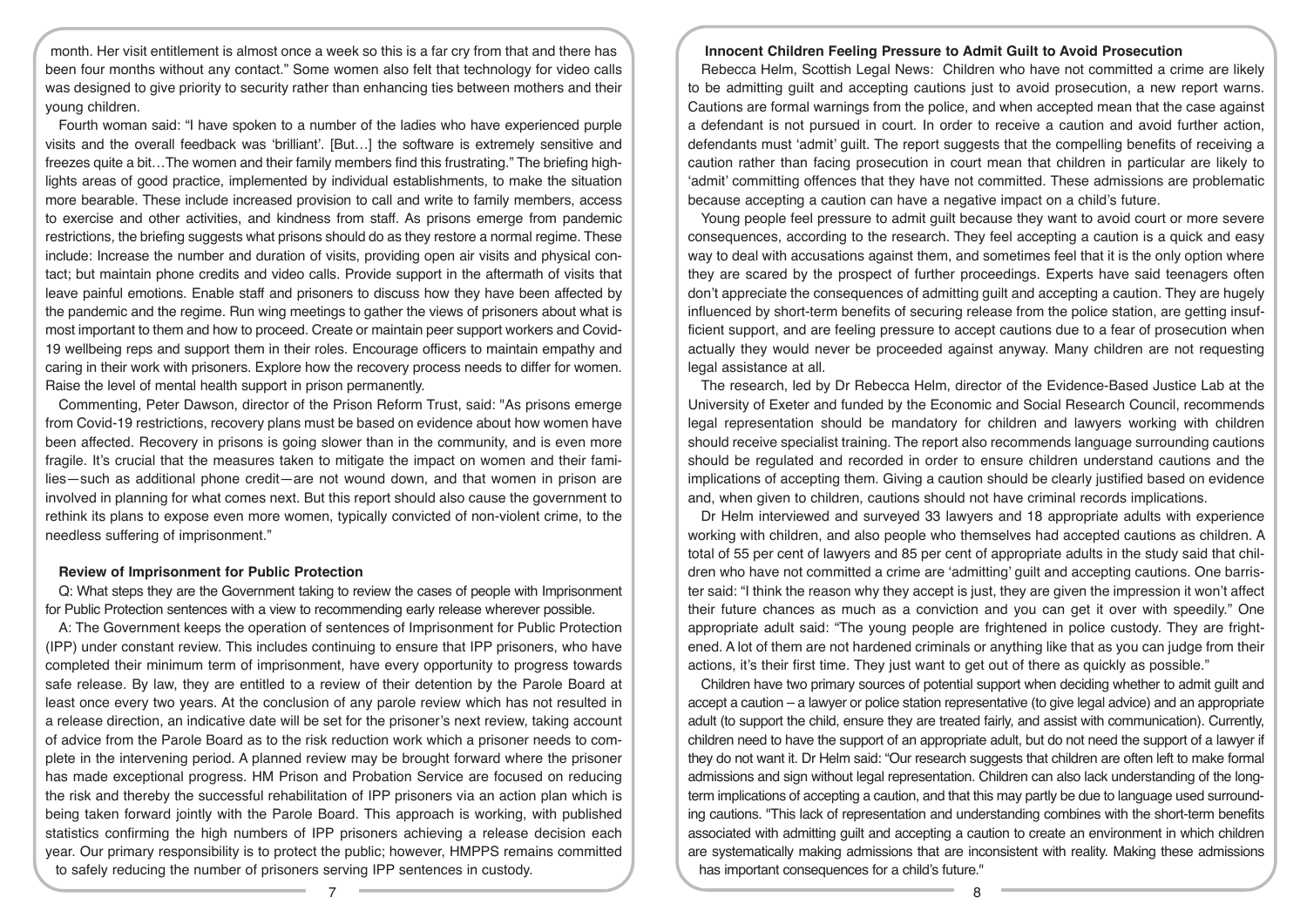#### **Angry and Despairing Criminal Bar to "Draw a Line in the Sand"**

The "Prevailing Mood" among criminal defence barristers is one of "visceral anger and despair" and it is time to draw a line in the sand, the new chair of the Criminal Bar Association has warned. An uncompromising Jo Sidhu QC said the delivery of criminal justice depended on the capacity of the women and men who upheld it. "That capacity is utterly exhausted. We can do no more." In his first message to the association, he continued: "We find ourselves in uncharted territory. Every single day trials are stood out for lack of available counsel or because they are stacked with no realistic prospect of being heard. The pleas of our clerks are ignored, forcing cases to be returned at the eleventh hour with scant regard to the interests of complainants and defendants alike. Accepting returns has become a veritable lottery in which sleep is abandoned in order to prepare for a trial the following day that often fails to proceed, leaving our advocates frustrated and unrewarded."

The silk, who practises from No5 Chambers and 25 Bedford Row, said it would take "years" for the vast majority of barristers to recover the income they lost during lockdown. Many have already voted with their feet and who can blame them?… They are lost to us because of repeated failures by government to invest in a beleaguered public service. Those who remain face the dismal prospect of trying to sustain practices that are barely viable." Mr Sidhu said the profession's leadership now had a duty, as never before, "to draw a line". He explained: "We await the [criminal legal aid review] report of Sir Christopher Bellamy. We have been patient beyond measure. Without a significant and substantial increase to our pay the list of casualties from the criminal Bar will only get longer and the exodus will be permanent. How then will our precious [criminal justice system] meet the relentless demands placed upon it now and in the future? Over the coming months there will be difficult decisions for us to take and no options will be set aside."

Though pay was his overriding priority, Mr Sidhu said he would also be pushing for a national protocol on the use of remote hearings – their introduction was "one of the few welcome changes precipitated by last year's disruption", particularly for those with caring responsibilities. The present position, where different courts across our circuits operate different protocols, creates inconsistency and confusion for counsel." At the same time, the association would remain firmly opposed to the introduction of extended operating hours, recently revived under the new guise of 'temporary operating arrangements'. Mr Sidhu noted that, to date, no resident judge has signalled an intention to deploy extended hours "and we hope that this reluctance reflects a recognition amongst our judiciary that criminal barristers have already been stretched to breaking point". His other priority was "ensuring that the criminal Bar remains open and accessible to new entrants from the widest range of backgrounds".

#### **In the Footsteps of Sir Francis Drake - Home Office Plans to Rule the Waves**

Adrian Berry, Cosmopolis: By its Nationality and Borders Bill, through new maritime enforcement powers, the Home Office seeks to extend its activity, beyond the United Kingdom territory, beyond UK territorial waters, and into international waters and into foreign waters. In so doing it seeks powers to stop, board, divert, and detain foreign ships and ships without nationality.

Before considering whether the proposed powers are compatible with international law commitments by which the UK is bound, such as international maritime law, human rights law, and the Refugee Convention, it is important to understand their scope and reach. While it may be unfair to compare those powers to the licence exercised by Sir Frances Drake in seizing

Spanish treasure ships on the High Seas in the 16th Century, the extent of the powers sought is a cause of concern, not just as regards compatibility with UK international law commitments but also as regards the impact of their use on international relations with countries such as France. That a French ship outside of UK waters may be boarded by UK immigration officers seeking to divert asylum seekers from reaching English shores has the capacity to impact adversely on Anglo-French relations. What is it that the Home Office is trying to do?

There are some existing maritime enforcement powers. By the Immigration Act 2016, which amends the Immigration Act 1971, the Home Office acquired powers to take to the sea to exercise immigration control. These existing powers concern immigration-related offences. Other maritime enforcement powers in relation to other matters are found in the Modern Slavery Act 2015 and the Police and Crime Act 2017. Under the Immigration Act 1971, an immigration officer, a police officer, or an enforcement officer (a commissioned naval officer, or a person in command or charge of any aircraft or hovercraft of the Royal Navy, the Army or the Royal Air Force) is given powers – in relation to UK waters – as regards a United Kingdom ship, a ship without nationality, a foreign ship, and a ship registered under the law of another British territory (e.g. the Isle of Man). Such powers are only to be exercised for the purpose of preventing, detecting, investigating or prosecuting the specified immigration-related criminal offences: helping an asylum seeker to enter the UK, assisting unlawful immigration, and assisting entry to the UK in breach of a deportation order or exclusion order.

As a check on the use of these powers, the authority of the Secretary of State is required before an immigration officer, a policeman, or an enforcement officer is able to exercise them in relation to a foreign ship, or a ship registered under the law of a British territory. Further, authority may only be given in relation to a foreign ship if the 1982 United Nations Convention on the Law of the Sea permits the exercise of those powers in relation to that ship. Under existing powers, where a relevant officer (immigration officer, police officer or enforcement officer) has reasonable grounds to suspect that a specified immigration-related criminal offence is being, or has been, committed on the ship, or the ship is otherwise being used in connection with the commission of an offence, they may: stop the ship, board the ship, and/or require the ship to be taken to a UK port and detained there. There are also connected powers to search and obtain information; powers of arrest and seizure; powers of to conduct protective searches of persons; and powers to search for nationality documents.

The Nationality and Borders Bill (by clause 41 and Schedule 5) seeks to modify existing maritime enforcement powers found in the Immigration Act 1971 and to insert new ones. As provided for in the Bill, an immigration officer or an enforcement officer may exercise specified powers: Such powers may only be used for the purpose of preventing, detecting, investigating or prosecuting a relevant immigration-related offence. As a check on the use of these powers, the authority of the Secretary of State is required before an immigration officer or an enforcement officer is able to exercise them: The definition of 'ship' is broadened in the Bill so that it extends to fragile and insecure vessels that cross the English Channel. Presently 'ship' is defined so that it includes every description of vessel (including a hovercraft) used in navigation. That definition is to be supplemented so that ship also includes any other structure (whether with or without means of propulsion) constructed or used to carry persons, goods, plant or machinery by water.

The Francis Drake Clause – Seizing and Ships and Property: In the Bill, immigration officers are given new powers to seize and dispose of a ship and its property on the authority of the Secretary of State, if they have reasonable grounds to suspect that it has been used in the commission of a relevant immigration-related criminaloffence and the ship is in UK waters or otherwise in the UK. These powers go further than those found in the Immigration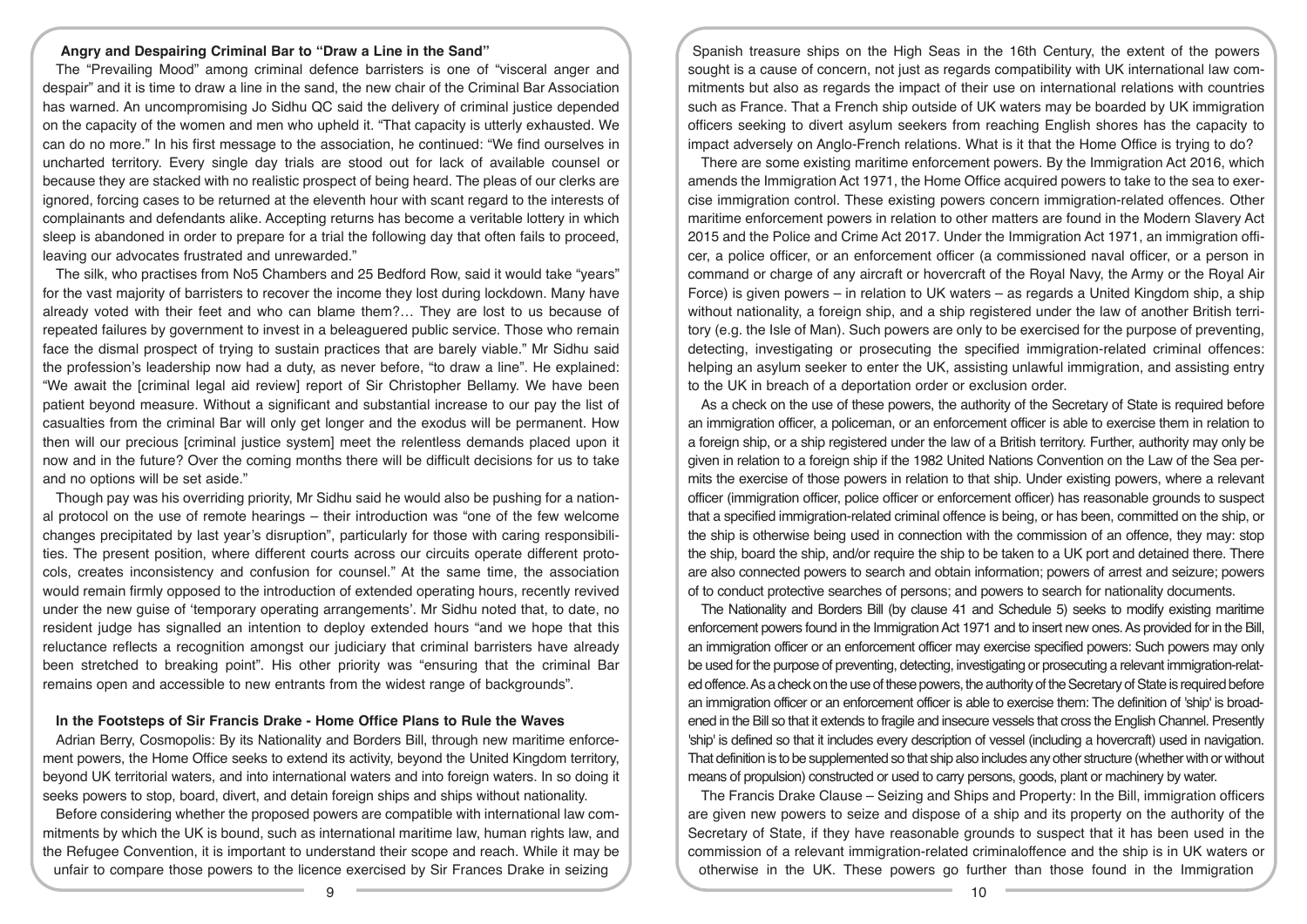(Disposal of Property) Regulations 2008 made under the UK Borders Act 2007. Where the ship seized is a ship without nationality, the Bills allows the Secretary of State to dispose of that ship and other property or retain it after 31 days from the day of seizure. The means of disposal include the sale and destruction of the ship and property.

Pushing Back Asylum Seekers: Thereafter, the Bill expands powers to stop, board, divert and detain a ship. If a relevant officer has reasonable grounds to suspect that a relevant immigration-related offence is being, or has been, committed on theship, or the ship is otherwise being used in connection with the commission of such an offence, they may: stop the ship, board the ship, require the ship to be taken to any place (on land or on water) in the UK or elsewhere and detained there; and or require the ship to leave United Kingdom waters. The power is broad enough to allow the relevant officer to require a ship carrying Asylum Seekers across the English Channel to be diverted away from the UK and back to France. Where a ship is required to be taken to any place, the relevant officer may require any person on board that ship to take such action as is reasonably necessary to ensure that person is taken to that place or to any other place determined by the relevant officer. And where a ship is required to leave UK waters, the relevant officer may require any person on board the ship to take such action as is reasonably necessary to ensure that person leaves United Kingdom waters.

The authority of the Secretary of State is required before a relevant officer may exercise the power to require the ship to be taken to any place within a state other than the UK, or within a British territory. Further, the Secretary of State may give such authority only if the State, or the relevant British territory, is willing to receive the ship. So much will depend on the stance of the French authorities in respect of Channel crossings. But a relevant officer acting in relation to a foreign ship or a ship registered under the law of a relevant British territory may require the ship to be taken to the following places without the Secretary of State's authority: a place in the state or relevant British territory in question, or if the state or British territory requests, a place in any other state or relevant British territory willing to receive the ship.

The problem with the power to divert ships bound for the UK is that it raises profound questions as to the safety and well-being of the people on board those 'ships' (remember that ships are defined to include the most fragile of vessels, see above) and ultimately questions as to the risk to their lives. It is all very well to say that the diversion of a ship will only occur where safe. But how is that to be policed and enforced? Further, no doubt there may be an intention to act in accordance with international law. But such intentions are only likely to be assessed meaningfully in retrospect, once people have been harmed.

It is clear that even the Home Office have concerns that their tactics may lead to risks to life and limb and thus to the commission of criminal acts by enforcement officers, as the Bill immunises them against and criminal and civil court proceedings. Under the Bill, a relevant officer is not liable in any criminal or civil proceedings for anything done in the purported performance of these functions if the court is satisfied that the act was done in good faith, and there were reasonable grounds for doing it. Finally, in addition to new powers to stop, board, divert and detain a ship, the Bill also contains connected powers to search and obtain information; powers of arrest and seizure; powers of to conduct protective searches of persons; and powers to search for nationality documents. As noted above, the powers proposed raise issues as to their compatibility with international law commitments by which the UK is bound, such as international maritime law, human rights law, and the Refugee Convention. Those issues are important and deserve discrete consideration.

#### **£7m Payout for 1,600 Men Abused at Medomsley Detention Centre**

Inside Time: A compensation scheme for men who suffered physical abuse at the former Medomsley detention centre in County Durham has paid out £7.2 million to 1,651 claimants. The centre, which housed teenagers who had committed minor crimes, closed in 1988. In 2019, five former prison officers were convicted for their part in abuse at the site. Men who came forward to claim under the scheme said they had been victims of abuse in 1960s, 1970s and 1980s. Barry Coles, from Hartlepool, who was sent to Medomsley at 17 for riding a motorbike without tax or insurance, told the BBC he had suffered regular beatings and seen appalling sights, including staff pulling teenagers out of barbed wire when they had tried to escape. He said staff would carry sticks which they used to hit residents, adding: "They used to come over and kick the bucket and give you a good kicking for getting the floor wet."

The compensation scheme will close to new claimants on January 1. The maximum individual award is £5,000, with the sum varying depending on the length of time spent at Medomsley and the extent of injuries. Solicitor Nathalie Clayton, from law firm Tilly Bailey and Irvine, which represents claimants, said: "The scheme has enabled us to deal with claims more quickly and I think it's given people a platform to eventually be able to speak about what happened to them and move forward knowing they've received some justice for what happened." A spokesperson for the Ministry of Justice, which has paid out the money, said: "Our deepest sympathies remain with those who suffered abuse at Medomsley."

#### **Downview Prison - Transgender Women**

To ask the Secretary of State for Justice, pursuant to the Answer of 13 July 2021 to Question 29877, Downview Prison, and with reference to the evidence quoted in the judgment in R (FDJ) v the Secretary of State of 2 July 2021 that biologically female prisoners have been allocated to HMP Downview's E Wing alongside biologically male transgender prisoners, what the circumstances are under which a biologically female prisoner may be considered for placement on E Wing.

HMP Downview's E Wing currently provides separate accommodation in the women's estate specifically for transgender women with Gender Recognition Certificates (GRC) who pose, or face, too high a risk to be located in the general women's population. Decisions on allocation of this nature can only be made via a Complex Case Board, chaired by a senior prison manager, as detailed in 'The Care and Management of Individuals who are Transgender' policy framework It is not Ministry of Justice and HM Prison & Probation Service (HMPPS) policy to place women on E Wing who do not hold a GRC. In exceptional circumstances, such as those seen during the COVID-19 pandemic, it remains open to HMPPS to utilise accommodation differently where it is considered operationally necessary. However, any women placed on E Wing in such circumstances would always be held separately from others on the unit.

*Brus v. Belgium:* The applicant, Karel Brus, is a Netherlands national who was born in 1949 and lives in Zaventem (Belgium). The case concerns criminal proceedings which resulted in the applicant – who had been involved in corruption – being sentenced to prison. Relying on Article 6 §§ 1 and 3 (right to a fair trial/right of access to a lawyer) of the European Convention on Human Rights, the applicant alleges that he was deprived of the right of access to a lawyer during his pre-trial detention and during the hearings and interviews conducted during the preliminary phase of the trial. He also alleges that the length of the proceedings in question was incompatible with the "reasonable time" requirement. Violation of Article 6 §§ 1 and 3 (c) (fair trial) Violation of Article 6 § 1 (length of the proceedings) Just satisfaction: non-pecuniary damage: 14,000 euros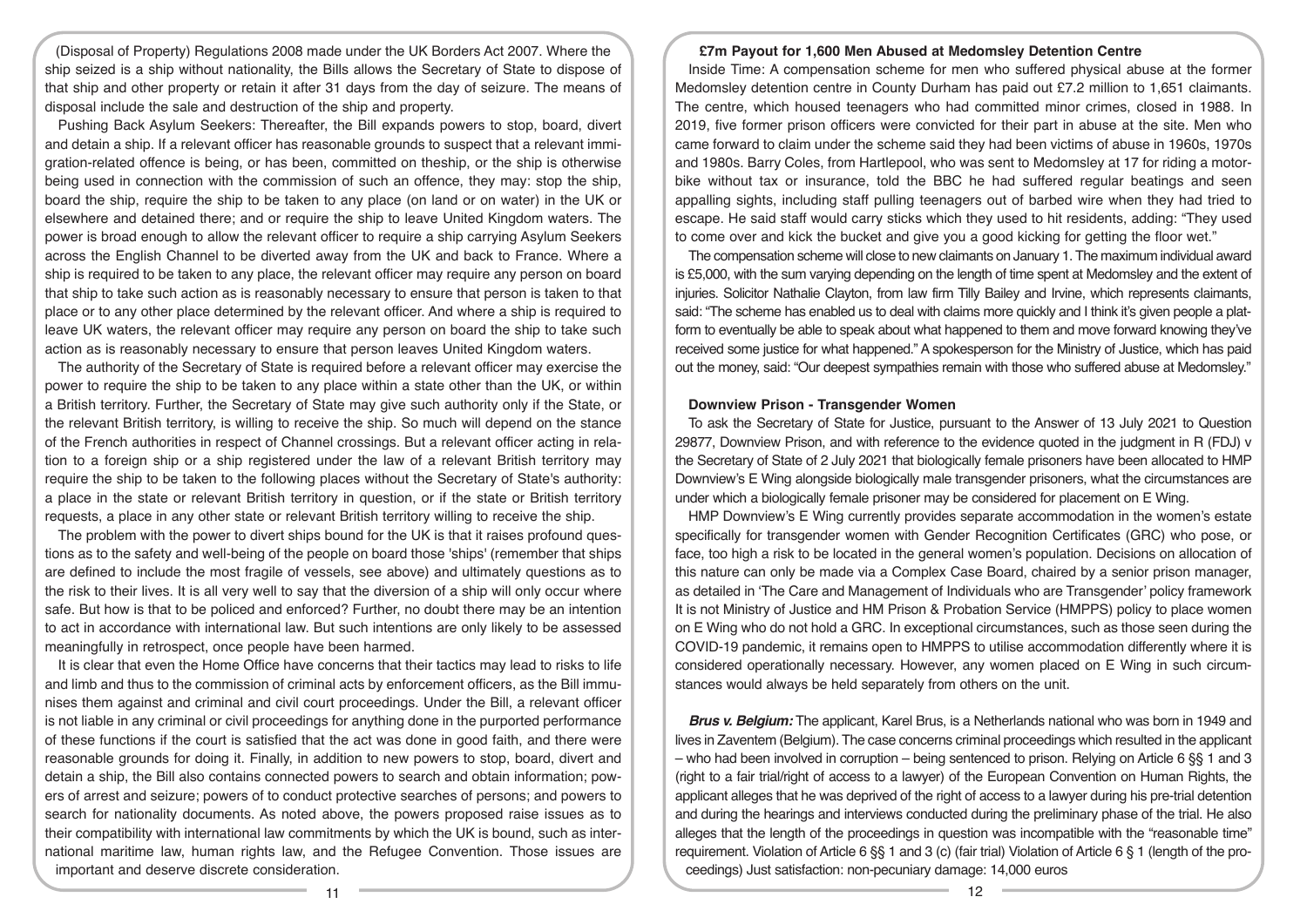*Abdi v. Denmark:* The applicant, Mohamed Hassan Abdi, is a Somali national who was born in 1993 and lives in Ringe (Denmark). The case concerns the Danish authorities' decision in 2018 to expel the applicant, with a permanent ban on his re-entry to the country, following his conviction for possession of a firearm. Relying on Article 8 (right to respect for private and family life) of the European Convention, the applicant submits that, in their decisions, the Danish courts failed to weigh in the balance that he did not have a significant criminal past, that he had never been issued with a warning that he might be expelled, and that he had strong ties to Denmark where he has lived with his family since he was four years old. Violation of Article 8

## **File on Ex-RUC Officer Sent to Prosecutors**

*BBC News:* Brian, John Martin and Anthony Reavey, were shot by loyalist paramilitaries in their home. The Ombudsman has submitted a "prosecutorial advice file" to the Public Prosecution Service. The officer was a former member of the Royal Ulster Constabulary (RUC). PSS will make a decision on whether or not there is enough evidence to press charges. The Catholic Reavey brothers were attacked during a spate of sectarian shootings in January 1976. They were among 16 people killed in a 24-hour period during an upsurge in Troubles-related violence. Brian Reavey, who was 22, and his 24-year-old brother John both died at the scene of the gun attack. Their younger brother Anthony, who was 17, was wounded in the shooting and died three weeks later. The murders have been attributed to the Ulster Volunteer Force (UVF). A spokesman for the Police Ombudsman's Office said it had "submitted a prosecutorial advice file to the Public Prosecution Service in relation to potential offences by a former RUC officer in the 1970s".

## **Attica Prison Riot 1971—'We Aren't Beasts, We Won't Be Beaten'**

Fifty years ago prisoners in a US jail exploded in revolt. Sam Ord looks at the resistance—and the state's revenge. A prison uprising can leave even presidents shaken. That was certainly the case in August 1971 when people caged in Attica prison in upstate New York revolted against the system of incarceration. The revolt was a powerful element that formed part of a period of rage and revolt against the racism ingrained within US society. It also showed that determination to resist was so strong that it could appear anywhere, even within prison walls. Attica prison held a majority black and Latino population in terrible conditions with very little access to medical care. Such conditions were commonplace in prisons across the US. White guards, some of them members of white supremacist organisations, watched over the inmates. The prisoners faced brutal racism, with guards forcing white inmates to remain segregated and banning Islamic religious practices. The civil rights movement had inspired many of the inmates. And the recent murders of Black Panther Fred Hampton and Malcolm X led them to revolutionary conclusions. Inmate Herbert X Blyden cofounded the Attica Liberation Faction (ALF). The group understood that the violent prison system was a tool of the state to oppress individuals based on race and class. They argued for prison reforms such as a minimum wage and better conditions. But they also argued for prisons to be replaced with educational programmes that gave more opportunities to working class people. In August 1971, 700 Attica prisoners refused food in response to the murder of Black Panther George Jackson at San Quentin State Prison, California. In the following weeks, tensions between guards and inmates rose and culminated in a riot beginning on 9 September. Twelve hundred prisoners occupied the yard. They seized tear gas canisters and took 40 guards hostage. They organised first aid, rationed food and elected a strike committee. Elliott Barkley was elected speaker. He told the press, "We are men, we are not beasts, and we do not intend to be beaten or driven as such. What has happened here is but the sound before the fury of those who are oppressed."

In the yard rivalries between prisoners started to break down. One older man reportedly began to cry as it had been so long since he was "allowed to get close to someone." The revolt shook the ruling class leading President Richard Nixon to intervene. Nixon and the prison bosses wanted to set a clear example to black inmates and their families and supporters that their resistance would be futile. They called for the uprising to be crushed and demands for an amnesty to be ignored. Prisoners refused to back down, and so the prison commissioner ordered troops into the yard. Helicopters dropped tear gas, and guards fired 2,000 shots blindly into the haze. They massacred 29 prisoners and shot Barkley in the back.

Survivors were stripped, tortured and deprived of medical attention. Blyden was starved for days, and others were sexually assaulted and had their genitals mutilated. Prison bosses branded their rampage a "beautiful operation". Nixon agreed, saying the way to stop "radicals" was to "kill a few". Attica has been a model for many following prison strikes, including the 2016 strike, which began on Attica's 45th anniversary. Those strikes spread to 45 facilities. It showed that some of the most downtrodden and oppressed people would fight back fiercely by any means necessary.

*Moldoveanu v. Republic of Moldova:* The applicant, Nelli Moldoveanu, is a Moldovan national who was born in 1969 and lives in Chișinău. The case concerns the applicant's complaint that she was remanded in custody for 40 days in 2015 following her failure to repay a debt to another person. That person had brought criminal proceedings against her for fraud, arguing that she had never intended to repay the debt and that she had known repayment would be impossible. The criminal proceedings are still pending, while the civil courts, in a final decision handed down in April 2015, found against the applicant and ordered her to pay the debt with interest. Relying on Article 5 §§ 1 and 3 (right to liberty and security) of the Convention, the applicant alleges in particular that the dispute was purely civil and that she was therefore remanded in custody in the absence of a reasonable suspicion that she had committed an offence. She also alleges that she was deprived of her liberty on the grounds of her inability to fulfil a contractual obligation, in breach of Article 1 of Protocol No. 4 (prohibition of imprisonment for debt). Violation of Article 5 § 1 Just satisfaction: non-pecuniary damage: EUR 7,500 costs and expenses: EUR 2,000

### **Abuse in Prison - Extract From a Letter to MOJUK**

I am writing this article to raise awareness of what is currently happening in UK prisons and would like any specialist or expert in the areas or fields referenced to get in touch. I have been subject and victim of severe abuse, maltreatment and negligence by the prison service, NHS, and other related services and bodies. This abuse has been from an early age, ranging from social services, courts, police, probation, and prison services. I will call it systemic abuse, as well as grooming and targeting, preparing me for the sexual abuse and harassment I'm currently facing. It is not a lie that I have suffered several sexual assaults by prison staff as well as physical and violent assaults. The disgusting, vile, inhuman treatment and behaviours I have experienced are unimaginable and incomprehensible to a normal, decent and understanding human being.

 I would like to start by highlighting the PPO (Prisons and Probation Ombudsman). I have always felt until recently that the PPO has been fair, reasonable, impartial and understanding, even though I have refuted multiple protests by prisoners that the PPO is unfair, corrupt and not independent at all. After my most recent dealing with the PPO I am inclined to agree with the prisoners that the PPO is unfair, corrupt, and not independent at all. They are abusive in nature and contribute to the abuse and harassment I and others are suffering on a daily basis